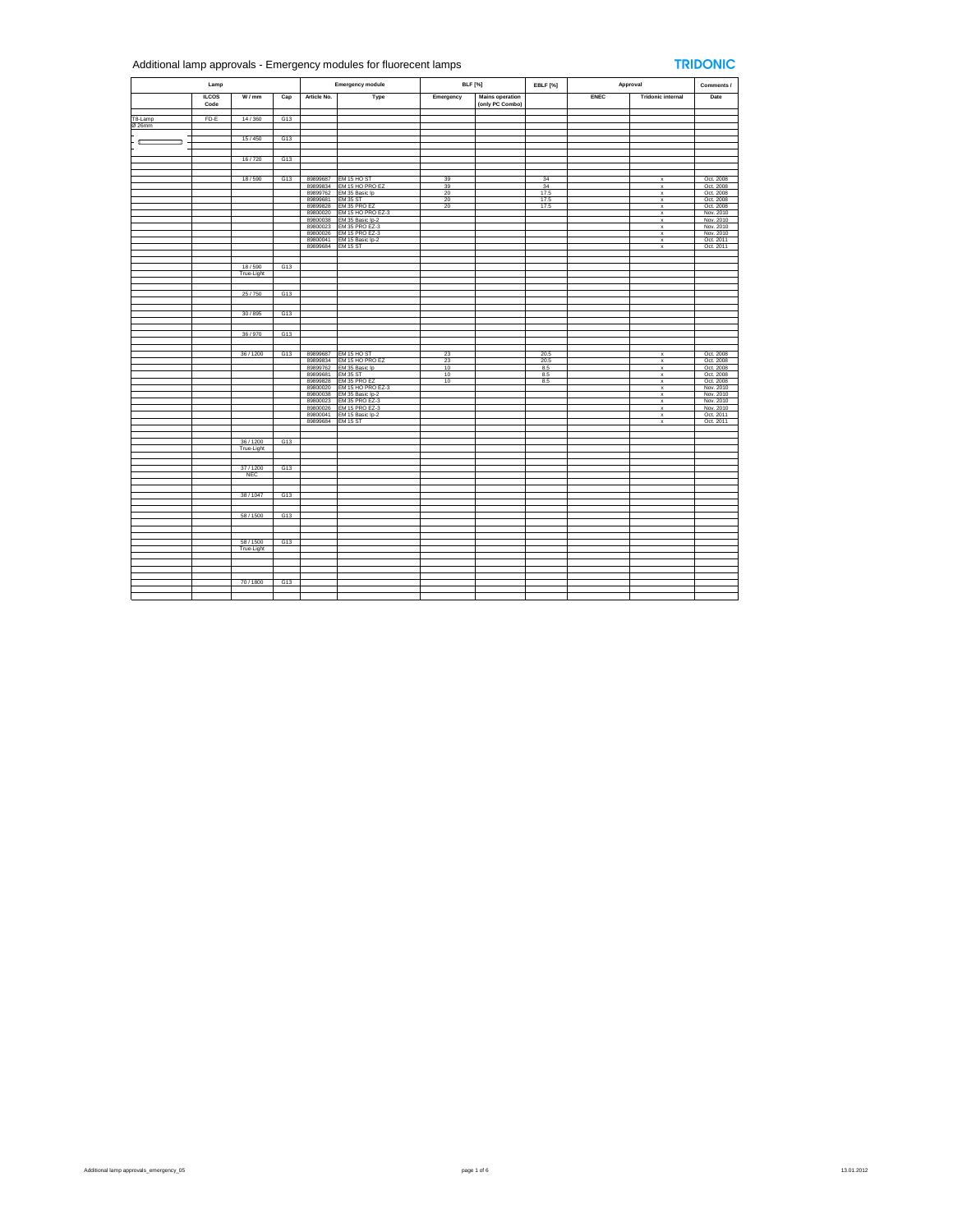| Lamp               |              |                      |                | <b>Emergency module</b> | <b>BLF</b> [%]                             |                  | EBLF [%]               | Approval |             | Comments /                                             |                                      |
|--------------------|--------------|----------------------|----------------|-------------------------|--------------------------------------------|------------------|------------------------|----------|-------------|--------------------------------------------------------|--------------------------------------|
|                    | <b>ILCOS</b> | W/mm                 | Cap            | Article No.             | Type                                       | Emergency        | <b>Mains operation</b> |          | <b>ENEC</b> | <b>Tridonic internal</b>                               | Date                                 |
|                    | Code         |                      |                |                         |                                            |                  | (only PC Combo)        |          |             |                                                        |                                      |
|                    |              |                      |                |                         |                                            |                  |                        |          |             |                                                        |                                      |
| T5-Lamp<br>Ø 16 mm | FD-E         | 4/136                | G5             |                         |                                            |                  |                        |          |             |                                                        |                                      |
|                    |              |                      |                |                         |                                            |                  |                        |          |             |                                                        |                                      |
| Œ<br>$\Rightarrow$ |              |                      |                |                         |                                            |                  |                        |          |             |                                                        |                                      |
|                    |              | 6/212                | G <sub>5</sub> |                         |                                            |                  |                        |          |             |                                                        |                                      |
|                    |              |                      |                |                         |                                            |                  |                        |          |             |                                                        |                                      |
|                    |              | 8/288                | G5             | 89899681                | EM 35 ST                                   |                  |                        |          |             | $\overline{\mathbf{x}}$                                | Oct. 2008                            |
|                    |              |                      |                | 89899684                | <b>EM 15 ST</b>                            |                  |                        |          |             | $\mathsf x$                                            | Oct. 2011                            |
|                    |              |                      |                | 89800038<br>89800023    | EM 35 Basic Ip-2<br>EM 35 PRO EZ-3         |                  |                        |          |             | $\mathbf x$<br>$\mathsf{x}$                            | Oct. 2011<br>Oct. 2011               |
|                    |              |                      |                | 89800041                | EM 15 Basic lp-2                           |                  |                        |          |             | $\mathbf{x}$                                           | Oct. 2011                            |
|                    |              |                      |                | 89800026                | <b>EM 15 PRO EZ-3</b>                      |                  |                        |          |             | $\boldsymbol{\mathsf{x}}$                              | Oct. 2011                            |
|                    |              |                      |                |                         |                                            |                  |                        |          |             |                                                        |                                      |
|                    |              | 13/517               | G <sub>5</sub> |                         |                                            |                  |                        |          |             |                                                        |                                      |
|                    |              |                      |                |                         |                                            |                  |                        |          |             |                                                        |                                      |
|                    | <b>FDH</b>   | 14/549               | G <sub>5</sub> |                         |                                            |                  |                        |          |             |                                                        |                                      |
|                    |              |                      |                |                         |                                            |                  |                        |          |             |                                                        |                                      |
|                    |              | 21/849               | G <sub>5</sub> | 89899766                | EM 16 Basic Ip                             |                  |                        |          |             | $\mathbf x$                                            | <b>July 2009</b>                     |
|                    |              |                      |                | 89899685                | <b>EM 16 ST</b>                            |                  |                        |          |             | $\boldsymbol{\mathsf{x}}$                              | <b>July 2009</b>                     |
|                    |              |                      |                | 89899832                | EM 16 PRO EZ                               |                  |                        |          |             | $\mathbf{x}$                                           | <b>July 2009</b>                     |
|                    |              |                      |                | 89800042<br>89800027    | EM 16 Basic Ip-2<br>EM 16 PRO EZ-3         |                  |                        |          |             | $\mathsf x$<br>x                                       | Nov. 2010<br>Nov. 2010               |
|                    |              |                      |                | 89800024                | EM 36 PRO EZ-3                             |                  |                        |          |             | $\mathsf x$                                            | Nov. 2010                            |
|                    |              |                      |                | 89899682<br>89800039    | <b>EM 36 ST</b><br>EM 36 Basic Ip-2        |                  |                        |          |             | $\overline{\mathbf{x}}$<br>$\mathbf{x}$                | Oct. 2011<br>Oct. 2011               |
|                    |              |                      |                |                         |                                            |                  |                        |          |             |                                                        |                                      |
|                    |              | 24/549               | G <sub>5</sub> |                         |                                            |                  |                        |          |             |                                                        |                                      |
|                    |              |                      |                |                         |                                            |                  |                        |          |             |                                                        |                                      |
|                    |              |                      |                |                         |                                            |                  |                        |          |             |                                                        |                                      |
|                    |              | 24 W HO SLS<br>Osram |                | 89899761<br>89899680    | EM 34 Basic Ip<br>EM 34 ST                 |                  |                        |          |             | $\boldsymbol{\mathsf{x}}$<br>$\mathbf x$               | <b>July 2009</b><br><b>July 2009</b> |
|                    |              |                      |                | 89899827                | EM 34 PRO EZ                               |                  |                        |          |             | $\mathsf x$                                            | <b>July 2009</b>                     |
|                    |              |                      |                | 89800037<br>89800022    | EM 34 Basic lp-2<br>EM 34 PRO EZ-3         |                  |                        |          |             | $\boldsymbol{\mathsf{x}}$<br>$\boldsymbol{\mathsf{x}}$ | Nov. 2010<br>Nov. 2010               |
|                    |              |                      |                | 89800025                | <b>EM 14 PRO EZ-3</b>                      |                  |                        |          |             | $\mathbf x$                                            | Nov. 2010                            |
|                    |              |                      |                | 89899683<br>89800040    | <b>FM 14 ST</b><br>EM 14 Basic Ip-2        |                  |                        |          |             | $\mathbf{x}$<br>$\mathbf{x}$                           | Oct. 2011<br>Oct. 2011               |
|                    |              |                      |                |                         |                                            |                  |                        |          |             |                                                        |                                      |
|                    |              | 28/1149              | G5             | 89899687                | EM 15 HO ST                                | 28               |                        | 24.5     |             | x                                                      | Oct. 2009                            |
|                    |              |                      |                | 89899834                | EM 15 HO PRO EZ                            | 28               |                        | 24.5     |             | x                                                      | Oct. 2009                            |
|                    |              |                      |                | 89800020                | EM 15 HO PRO EZ-3                          |                  |                        |          |             | $\boldsymbol{\mathsf{x}}$                              | Nov. 2010                            |
|                    |              |                      |                |                         |                                            |                  |                        |          |             |                                                        |                                      |
|                    |              |                      | G5             | 89899834                |                                            |                  |                        |          |             | $\mathbf{x}$                                           |                                      |
|                    |              | 35/1449              |                | 89899687                | EM 15 HO PRO EZ<br>EM 15 HO ST             | ca. 30<br>ca. 30 |                        |          |             | $\mathsf{x}$                                           | Sept. 2009<br>Sept. 2009             |
|                    |              |                      |                | 89800020                | EM 15 HO PRO EZ-3                          |                  |                        |          |             | x                                                      | Nov. 2010                            |
|                    |              |                      |                |                         |                                            |                  |                        |          |             |                                                        |                                      |
|                    |              | 39/849               | G <sub>5</sub> |                         |                                            |                  |                        |          |             |                                                        |                                      |
|                    |              |                      |                |                         |                                            |                  |                        |          |             |                                                        |                                      |
|                    |              | 39 W HO SLS          |                | 89899763                | EM 36 Basic Ip                             |                  |                        |          |             | $\mathbf{x}$                                           | <b>July 2009</b>                     |
|                    |              | Osram                |                | 89899682                | <b>EM 36 ST</b><br>EM 36 PRO EZ            |                  |                        |          |             | $\boldsymbol{\mathsf{x}}$<br>$\mathbf x$               | <b>July 2009</b>                     |
|                    |              |                      |                | 89899829<br>89800039    | EM 36 Basic Ip-2                           |                  |                        |          |             | $\boldsymbol{\mathsf{x}}$                              | <b>July 2009</b><br>Nov. 2010        |
|                    |              |                      |                | 89800024<br>89800027    | EM 36 PRO EZ-3<br>EM 16 PRO EZ-3           |                  |                        |          |             | $\mathbf x$                                            | Nov. 2010<br>Nov. 2010               |
|                    |              |                      |                | 89800042                | EM 16 Basic Ip-2                           |                  |                        |          |             | $\mathsf x$<br>$\boldsymbol{\mathsf{x}}$               | Oct. 2011                            |
|                    |              |                      |                | 89899685                | <b>EM 16 ST</b>                            |                  |                        |          |             | $\pmb{\times}$                                         | Oct. 2011                            |
|                    |              |                      |                |                         |                                            |                  |                        |          |             |                                                        |                                      |
|                    |              | 49/1449              | G <sub>5</sub> |                         |                                            |                  |                        |          |             |                                                        |                                      |
|                    |              |                      |                |                         |                                            |                  |                        |          |             |                                                        |                                      |
|                    |              |                      |                |                         |                                            |                  |                        |          |             |                                                        |                                      |
|                    |              | 54 / 1149            | G <sub>5</sub> |                         |                                            |                  |                        |          |             |                                                        |                                      |
|                    |              |                      |                |                         |                                            |                  |                        |          |             |                                                        |                                      |
|                    |              | 54 W HO SLS<br>Osram |                | 89899682                | 89899763 EM 36 Basic Ip<br><b>EM 36 ST</b> |                  |                        |          |             | $\boldsymbol{\mathsf{x}}$<br>$\mathbf{x}$              | <b>July 2009</b><br><b>July 2009</b> |
|                    |              |                      |                | 89899829                | FM 36 PRO FZ                               |                  |                        |          |             | $\mathbf{x}$                                           | <b>July 2009</b>                     |
|                    |              |                      |                | 89800039                | EM 36 Basic Ip-2<br>EM 36 PRO EZ-3         |                  |                        |          |             | $\mathsf x$                                            | Nov. 2010<br>Nov. 2010               |
|                    |              |                      |                | 89800024<br>89800027    | <b>EM 16 PRO EZ-3</b>                      |                  |                        |          |             | X<br>$\pmb{\mathsf{x}}$                                | Nov. 2010                            |
|                    |              |                      |                | 89800042                | EM 16 Basic Ip-2                           |                  |                        |          |             | $\overline{\mathbf{x}}$                                | Oct. 2011                            |
|                    |              |                      |                | 89899685                | EM 16 ST                                   |                  |                        |          |             | $\boldsymbol{\mathsf{x}}$                              | Oct. 2011                            |
|                    |              | 80/1449              | G <sub>5</sub> |                         |                                            |                  |                        |          |             |                                                        |                                      |
|                    |              |                      |                |                         |                                            |                  |                        |          |             |                                                        |                                      |
|                    |              |                      |                |                         |                                            |                  |                        |          |             |                                                        |                                      |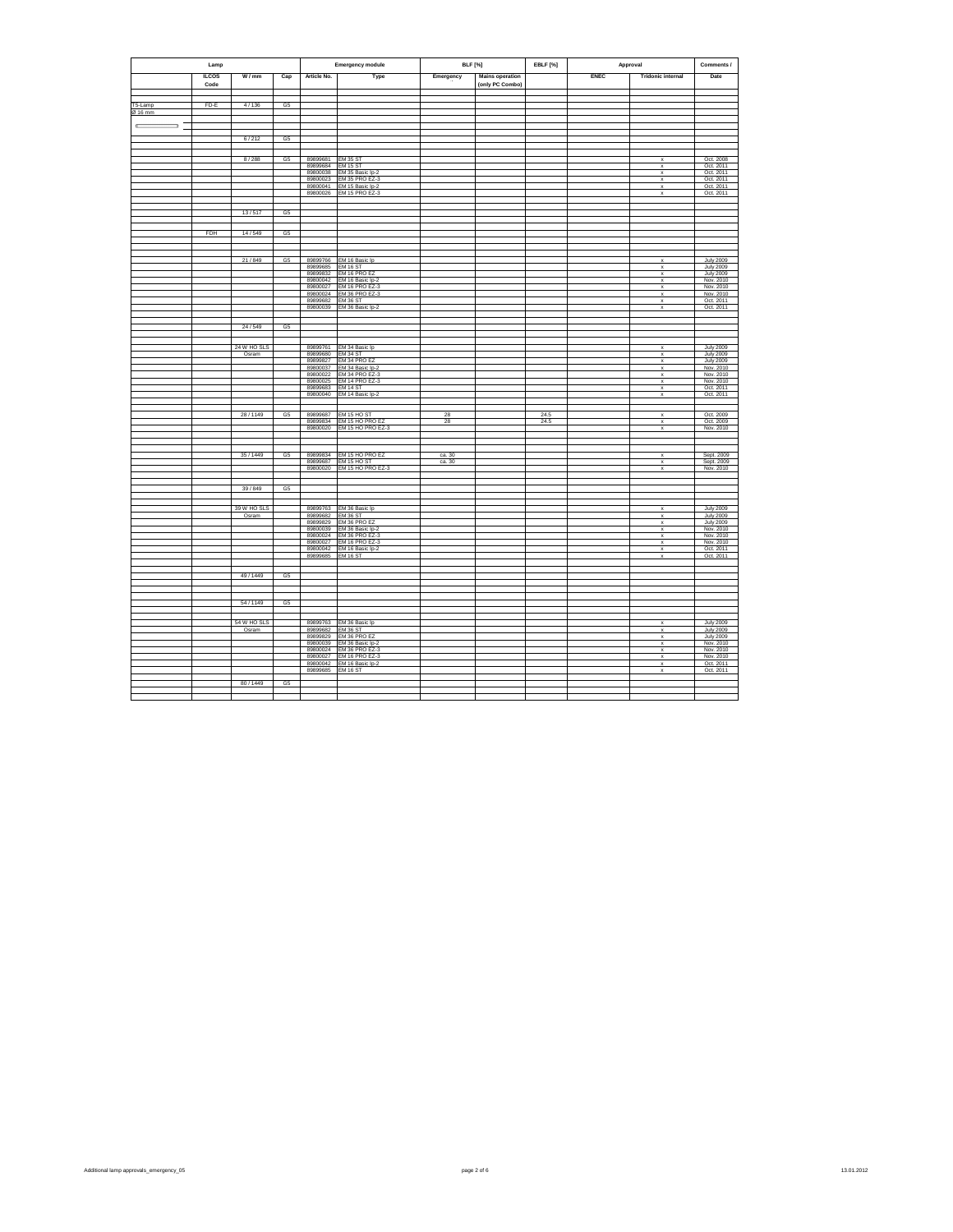|                                   | Lamp                 |         |                | <b>Emergency module</b> |                                         | <b>BLF</b> [%] |                                           | EBLF [%]   | Approval    | Comments /                                |                   |
|-----------------------------------|----------------------|---------|----------------|-------------------------|-----------------------------------------|----------------|-------------------------------------------|------------|-------------|-------------------------------------------|-------------------|
|                                   | <b>ILCOS</b><br>Code | W/mm    | Cap            | Article No.             | Type                                    | Emergency      | <b>Mains operation</b><br>(only PC Combo) |            | <b>ENEC</b> | <b>Tridonic internal</b>                  | Date              |
|                                   | FDH                  | 13/549  |                |                         |                                         |                |                                           |            |             |                                           |                   |
| Philips MASTER<br>TL5 ECO HE & HO |                      |         | G5             | 89899764<br>89899683    | EM 14 BASIC Ip-2<br>EM 14 ST            | 27,5<br>27,5   |                                           | 25<br>25   |             | $\mathsf{x}$<br>X                         | Aug.11<br>Aug.11  |
| Ø 16 mm                           |                      |         |                | 89800025                | EM 14 PRO EZ-3                          | 27.5           |                                           | 25         |             | $\mathbf x$                               | Aug.11            |
|                                   |                      |         |                | 89899686                | EM 14 HO ST                             | 27,5           |                                           | 25         |             | $\mathbf x$                               | Aug.11            |
| ÷                                 |                      |         |                | 89800019                | <b>EM 14 HO PRO EZ-3</b>                | 27,5           |                                           | 25         |             | $\mathbf x$                               | Aug.11            |
|                                   |                      |         |                | 89800093                | EM 24 PRO EZ-3 AU                       |                |                                           |            |             | x                                         |                   |
|                                   |                      |         |                | 89899761                | EM 34 BASIC Ip-2                        | 27,5           |                                           | 25         |             | $\overline{\mathbf{x}}$                   | Aug.11            |
|                                   |                      |         |                | 89899680                | EM 34 ST                                | 27.5           |                                           | 25         |             | $\mathbf x$                               | Aug.11            |
|                                   |                      |         |                | 89800022                | EM 34 PRO EZ-3                          | 27,5           |                                           | 25         |             | $\mathbf x$                               | Aug.11            |
|                                   |                      |         |                |                         |                                         |                |                                           |            |             |                                           |                   |
|                                   |                      | 19/849  | G5             | 89899765                | EM 15 BASIC Ip-2                        | 21             |                                           | 20         |             | $\mathbf x$                               | Aug.11            |
|                                   |                      |         |                | 89899684                | <b>EM 15 ST</b>                         | 21<br>21       |                                           | 20<br>20   |             | $\mathbf x$<br>$\mathbf x$                | Aug.11            |
|                                   |                      |         |                | 89800026<br>89899687    | EM 15 PRO EZ-3<br>EM 15 HO ST           | 21             |                                           | 20         |             | $\mathbf x$                               | Aug.11<br>Aug. 11 |
|                                   |                      |         |                | 89800020                | EM 15 HO PRO EZ-3                       | 21             |                                           | 20         |             | $\mathsf x$                               | Aug.11            |
|                                   |                      |         |                | 89800094                | EM 25 PRO EZ-3 AU                       |                |                                           |            |             | $\boldsymbol{\mathsf{x}}$                 |                   |
|                                   |                      |         |                | 89899762                | EM 35 BASIC Ip-2                        | 21             |                                           | 20         |             | $\mathsf x$                               | Aug.11            |
|                                   |                      |         |                | 89899681                | <b>EM 35 ST</b>                         | $^{21}$        |                                           | 20         |             | $\mathbf x$                               | Aug.11            |
|                                   |                      |         |                | 89800023                | EM 35 PRO EZ-3                          | 21             |                                           | 20         |             | $\boldsymbol{\mathsf{x}}$                 | Aug.11            |
|                                   |                      | 20/549  | G <sub>5</sub> | 89899764                | EM 14 BASIC Ip-2                        |                |                                           |            |             | $\mathbf{x}$                              | Aug. 11           |
|                                   |                      |         |                | 89899683                | <b>EM 14 ST</b>                         |                |                                           |            |             | $\mathbf x$                               | Aug.11            |
|                                   |                      |         |                | 89800025                | EM 14 PRO EZ-3                          |                |                                           |            |             | $\mathbf x$                               | Aug.11            |
|                                   |                      |         |                | 89899686                | EM 14 HO ST                             |                |                                           |            |             | $\mathbf x$                               | Aug.11            |
|                                   |                      |         |                | 89800019                | EM 14 HO PRO EZ-3                       |                |                                           |            |             | $\mathbf x$                               | Aug.11            |
|                                   |                      |         |                | 89800093                | EM 24 PRO EZ-3 AU                       |                |                                           |            |             | $\mathsf x$                               |                   |
|                                   |                      |         |                | 89899761<br>89899680    | EM 34 BASIC Ip-2<br><b>FM 34 ST</b>     |                |                                           |            |             | $\mathsf x$                               | Aug.11            |
|                                   |                      |         |                | 89800022                | EM 34 PRO EZ-3                          |                |                                           |            |             | $\mathbf x$<br>x                          | Aug.11<br>Aug.11  |
|                                   |                      |         |                |                         |                                         |                |                                           |            |             |                                           |                   |
|                                   |                      | 25/1149 | G <sub>5</sub> | 89899766                | EM 16 BASIC Ip-2                        | 16             |                                           | 14,5       |             | $\mathsf x$                               | Aug.11            |
|                                   |                      |         |                | 89899685                | <b>EM 16 ST</b>                         | 16             |                                           | 14,5       |             | $\overline{\mathbf{x}}$                   | Aug.11            |
|                                   |                      |         |                | 89800027                | FM 16 PRO F7-3                          | 16             |                                           | 14.5       |             | $\mathbf x$                               | Aug.11            |
|                                   |                      |         |                | 89899688                | EM 16 HO ST                             | 16             |                                           | 14,5       |             | x                                         | Aug.11            |
|                                   |                      |         |                | 89800021                | EM 16 HO PRO EZ-3                       | 16             |                                           | 14,5       |             | $\mathbf x$                               | Aug.11            |
|                                   |                      |         |                | 89800095                | EM 26 PRO EZ-3 AU                       |                |                                           |            |             | $\mathsf x$                               |                   |
|                                   |                      |         |                | 89899763                | EM 36 BASIC Ip-2                        | 16             |                                           | 14.5       |             | $\mathbf x$                               | Aug.11            |
|                                   |                      |         |                | 89899682                | <b>EM 36 ST</b>                         | 16             |                                           | 14,5       |             | $\mathbf x$                               | Aug.11            |
|                                   |                      |         |                | 89800024                | EM 36 PRO EZ-3                          | 16             |                                           | 14,5       |             | $\mathbf x$                               | Aug.11            |
|                                   |                      |         |                |                         |                                         |                |                                           |            |             |                                           |                   |
|                                   |                      | 32/1449 | G <sub>5</sub> | 89899766                | EM 16 BASIC Ip-2                        | 13,5<br>13.5   |                                           | 13         |             | ×                                         | Aug. 11           |
|                                   |                      |         |                | 89899685<br>89800027    | <b>EM 16 ST</b><br>EM 16 PRO EZ-3       | 13,5           |                                           | 13<br>13   |             | $\mathbf x$<br>$\mathbf x$                | Aug.11<br>Aug.11  |
|                                   |                      |         |                | 88899888                | <b>FM 16 HO ST</b>                      | 13.5           |                                           | 13         |             | $\mathbf x$                               | Aug.11            |
|                                   |                      |         |                | 89800021                | EM 16 HO PRO EZ-3                       | 13,5           |                                           | 13         |             | $\mathbf{x}$                              | Aug.11            |
|                                   |                      |         |                | 89800095                | EM 26 PRO EZ-3 AU                       |                |                                           |            |             | $\mathbf{x}$                              |                   |
|                                   |                      |         |                | 89899763                | EM 36 BASIC Ip-2                        | 13,5           |                                           | 13         |             | $\mathbf x$                               | Aug.11            |
|                                   |                      |         |                | 89899682                | <b>EM 36 ST</b>                         | 13,5           |                                           | 13         |             | $\mathbf x$                               | Aug. 11           |
|                                   |                      |         |                | 89800024                | EM 36 PRO EZ-3                          | 13,5           |                                           | 13         |             | ×                                         | Aug.11            |
|                                   |                      |         |                |                         |                                         |                |                                           |            |             |                                           |                   |
|                                   |                      | 45/1449 | G <sub>5</sub> | 89899766                | EM 16 BASIC Ip-2                        | 7,2            |                                           | 7,5        |             | $\mathsf x$                               | Aug.11            |
|                                   |                      |         |                | 89899685                | EM 16 ST                                | 7,2            |                                           | 7,5        |             | ×                                         | Aug.11            |
|                                   |                      |         |                | 89800027                | <b>EM 16 PRO EZ-3</b>                   | 7,2            |                                           | 75         |             | $\mathbf x$                               | Aug.11            |
|                                   |                      |         |                | 89899688<br>89800021    | EM 16 HO ST<br><b>EM 16 HO PRO EZ-3</b> | 7,2<br>7,2     |                                           | 7,5<br>7,5 |             | x                                         | Aug.11            |
|                                   |                      |         |                | 89800095                | EM 26 PRO EZ-3 AU                       |                |                                           |            |             | $\mathbf{x}$<br>$\mathbf x$               | Aug.11            |
|                                   |                      |         |                | 89899763                | EM 36 BASIC Ip-2                        | 7,2            |                                           | 7,5        |             | $\mathbf x$                               | Aug.11            |
|                                   |                      |         |                | 89899682                | EM 36 ST                                | 7,2            |                                           | 7.5        |             | $\mathbf{x}$                              | Aug.11            |
|                                   |                      |         |                | 89800024                | EM 36 PRO EZ-3                          | 7,2            |                                           | 7,5        |             | $\mathbf x$                               | Aug.11            |
|                                   |                      |         |                |                         |                                         |                |                                           |            |             |                                           |                   |
|                                   |                      | 50/1149 | G5             | 89899766                | EM 16 BASIC Ip-2                        |                |                                           |            |             | $\mathsf x$                               | Aug.11            |
|                                   |                      |         |                | 89899685                | <b>EM 16 ST</b>                         |                |                                           |            |             | $\mathbf x$                               | Aug.11            |
|                                   |                      |         |                | 89800027                | EM 16 PRO EZ-3                          |                |                                           |            |             | $\mathbf x$                               | Aug.11            |
|                                   |                      |         |                | 89899688                | EM 16 HO ST                             |                |                                           |            |             | $\mathbf{x}$                              | Aug. 11           |
|                                   |                      |         |                | 89800021                | EM 16 HO PRO EZ-3                       |                |                                           |            |             | $\mathsf{x}$                              | Aug.11            |
|                                   |                      |         |                | 89800095                | EM 26 PRO EZ-3 AU                       |                |                                           |            |             | ×                                         |                   |
|                                   |                      |         |                | 89899763                | EM 36 BASIC Ip-2<br><b>EM 36 ST</b>     |                |                                           |            |             | $\mathbf x$                               | Aug.11            |
|                                   |                      |         |                | 89899682<br>89800024    | EM 36 PRO EZ-3                          |                |                                           |            |             | $\boldsymbol{\mathsf{x}}$<br>$\mathbf{x}$ | Aug.11            |
|                                   |                      |         |                |                         |                                         |                |                                           |            |             |                                           | Aug.11            |
|                                   |                      | 73/1449 | G5             | 89899766                | EM 16 BASIC Ip-2                        | 4,5            |                                           | 4,5        |             | $\overline{\mathbf{x}}$                   | Aug.11            |
|                                   |                      |         |                | 89899685                | <b>EM 16 ST</b>                         | 4,5            |                                           | 4,5        |             | $\mathbf x$                               | Aug.11            |
|                                   |                      |         |                | 89800027                | EM 16 PRO EZ-3                          | 4,5            |                                           | 4,5        |             | $\mathbf x$                               | Aug.11            |
|                                   |                      |         |                | 89899688                | EM 16 HO ST                             | 4,5            |                                           | 4,5        |             | $\mathbf{x}$                              | Aug.11            |
|                                   |                      |         |                | 89800021                | EM 16 HO PRO EZ-3                       | 4,5            |                                           | 4,5        |             | $\mathbf x$                               | Aug.11            |
|                                   |                      |         |                | 89800095                | EM 26 PRO EZ-3 AU                       |                |                                           |            |             | $\mathsf x$                               |                   |
|                                   |                      |         |                | 89899763                | EM 36 BASIC Ip-2                        | 4,5            |                                           | 4,5        |             | ×                                         | Aug.11            |
|                                   |                      |         |                | 89899682                | EM 36 ST                                | 4.5            |                                           | 4.5        |             | $\mathbf x$                               | Aug.11            |
|                                   |                      |         |                | 89800024                | EM 36 PRO EZ-3                          | 4,5            |                                           | 4,5        |             | ×                                         | Aug.11            |
|                                   |                      |         |                |                         |                                         |                |                                           |            |             |                                           |                   |
|                                   |                      |         |                |                         |                                         |                |                                           |            |             |                                           |                   |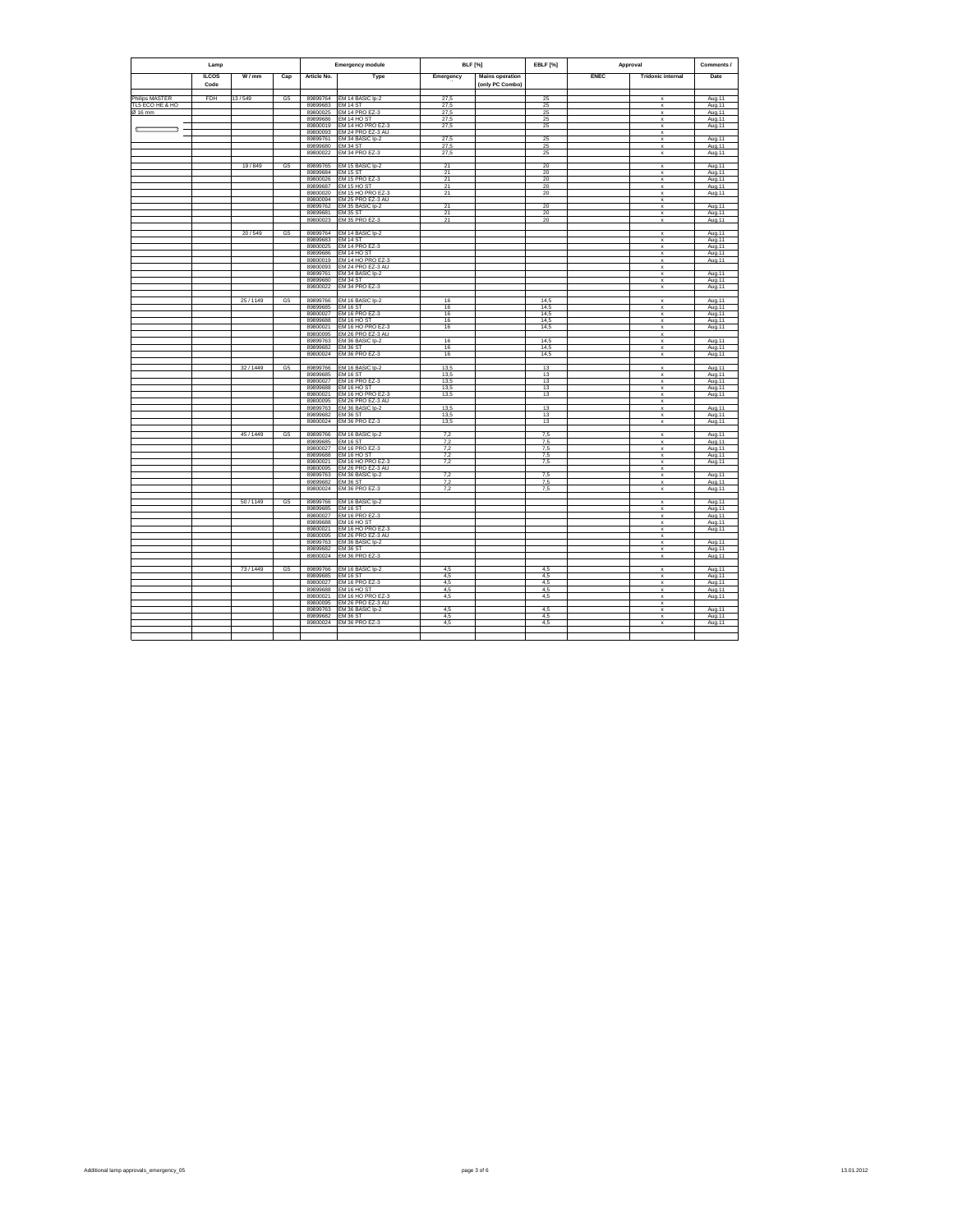| Lamp             |              |                 |       | <b>Emergency module</b> | <b>BLF</b> [%]                                                                 |                            | EBLF [%]               | Approval                     | Comments /  |                                                        |                                      |
|------------------|--------------|-----------------|-------|-------------------------|--------------------------------------------------------------------------------|----------------------------|------------------------|------------------------------|-------------|--------------------------------------------------------|--------------------------------------|
|                  | <b>ILCOS</b> | W/mm            | Cap   | Article No.             | Type                                                                           | Emergency                  | <b>Mains operation</b> |                              | <b>ENEC</b> | <b>Tridonic internal</b>                               | Date                                 |
|                  | Code         |                 |       |                         |                                                                                |                            | (only PC Combo)        |                              |             |                                                        |                                      |
|                  |              |                 |       |                         |                                                                                |                            |                        |                              |             |                                                        |                                      |
| TC-SEL and TC-L  | FSD          | 5               | 2G7   |                         |                                                                                |                            |                        |                              |             |                                                        |                                      |
| without starter  |              |                 |       |                         |                                                                                |                            |                        |                              |             |                                                        |                                      |
| ⋐═               |              |                 |       |                         |                                                                                |                            |                        |                              |             |                                                        |                                      |
|                  |              | 7               | 2G7   |                         |                                                                                |                            |                        |                              |             |                                                        |                                      |
|                  |              |                 |       |                         |                                                                                |                            |                        |                              |             |                                                        |                                      |
|                  |              |                 |       |                         |                                                                                |                            |                        |                              |             |                                                        |                                      |
|                  |              |                 |       |                         |                                                                                |                            |                        |                              |             |                                                        |                                      |
|                  |              | $\overline{9}$  | 2G7   |                         |                                                                                |                            |                        |                              |             |                                                        |                                      |
|                  |              |                 |       |                         |                                                                                |                            |                        |                              |             |                                                        |                                      |
|                  |              |                 |       |                         |                                                                                |                            |                        |                              |             |                                                        |                                      |
|                  |              |                 |       |                         |                                                                                |                            |                        |                              |             |                                                        |                                      |
|                  |              |                 |       |                         |                                                                                |                            |                        |                              |             |                                                        |                                      |
|                  |              | $\overline{11}$ | 2G7   |                         |                                                                                |                            |                        |                              |             |                                                        |                                      |
|                  |              |                 |       |                         |                                                                                |                            |                        |                              |             |                                                        |                                      |
|                  |              |                 |       |                         |                                                                                |                            |                        |                              |             |                                                        |                                      |
| Osram DULUX L HE |              | 16              |       | 89899762<br>89899681    | EM 35 Basic Ip                                                                 |                            |                        |                              |             | $\mathbf x$                                            | *2) May 2010                         |
|                  |              |                 |       | 89899828                | EM 35 ST<br>EM 35 PRO EZ                                                       |                            |                        |                              |             | $\mathbf x$                                            |                                      |
|                  |              |                 |       | 89899881<br>89899882    | PC 1x21/28-5 T5 Combo lp<br>PC 2x21/28-5 T5 Combo lp                           |                            |                        |                              |             | $\mathbf x$<br>$\boldsymbol{\mathsf{x}}$               |                                      |
|                  |              |                 |       | 89899823                | EM 21/28/49-5 T5 Basic                                                         |                            |                        |                              |             | $\boldsymbol{\mathsf{x}}$                              |                                      |
|                  |              |                 |       | 89800038<br>89800023    | EM 35 Basic Ip-2                                                               |                            |                        |                              |             | X                                                      | Nov. 2010                            |
|                  |              |                 |       | 89800026                | EM 35 PRO EZ-3<br>EM 15 PRO EZ-3                                               |                            |                        |                              |             | v                                                      | Nov. 2010<br>Nov. 2010               |
|                  |              |                 |       | 89899684                | EM <sub>15</sub> ST                                                            |                            |                        |                              |             | $\boldsymbol{\mathsf{x}}$                              | Oct 2011                             |
|                  |              |                 |       |                         | 89800041 EM 15 Basic lp-2                                                      |                            |                        |                              |             | $\boldsymbol{\mathsf{x}}$                              | Oct. 2011                            |
|                  |              |                 |       |                         |                                                                                |                            |                        |                              |             |                                                        |                                      |
|                  |              | 18              | 2G11  |                         |                                                                                |                            |                        |                              |             |                                                        |                                      |
|                  |              |                 |       |                         |                                                                                |                            |                        |                              |             |                                                        |                                      |
| Osram DULUX L HE |              | $\overline{22}$ |       |                         | 89899762 EM 35 Basic Ip<br>89899681 EM 35 ST                                   |                            |                        |                              |             | ×                                                      | *2) May 2010                         |
|                  |              |                 |       | 89899828                | EM 35 PRO EZ                                                                   |                            |                        |                              |             | $\mathbf x$<br>$\boldsymbol{\mathsf{x}}$               |                                      |
|                  |              |                 |       | 89899881                | PC 1x21/28-5 T5 Combo Ip                                                       |                            |                        |                              |             | $\boldsymbol{\mathsf{x}}$                              |                                      |
|                  |              |                 |       | 89899882                | PC 2x21/28-5 T5 Combo Ip<br>89899823 EM 21/28/49-5 T5 Basic                    |                            |                        |                              |             | x<br>$\boldsymbol{\mathsf{x}}$                         |                                      |
|                  |              |                 |       | 89800038                | EM 35 Basic Ip-2                                                               |                            |                        |                              |             | $\boldsymbol{\mathsf{x}}$                              | Nov. 2010                            |
|                  |              |                 |       | 89800023<br>89800026    | EM 35 PRO EZ-3<br>EM 15 PRO EZ-3                                               |                            |                        |                              |             | $\boldsymbol{\mathsf{x}}$<br>$\boldsymbol{\mathsf{x}}$ | Nov. 2010<br>Nov. 2010               |
|                  |              |                 |       | 89899684                | EM 15 ST                                                                       |                            |                        |                              |             | x                                                      | Oct. 2011                            |
|                  |              |                 |       | 89800041                | EM 15 Basic Ip-2                                                               |                            |                        |                              |             | $\mathbf x$                                            | Oct. 2011                            |
|                  |              |                 |       |                         |                                                                                |                            |                        |                              |             |                                                        |                                      |
|                  |              | 24              | 2G11  | 89899931                | PC 1x26/32/42-6 TC COMBO                                                       | $\overline{9}$             | 100                    | 7.5                          |             | $\overline{\mathbf{x}}$                                | 1) March 2010                        |
|                  |              |                 |       | 89899989                | PC 2x26/32/42-6 TC COMBO                                                       | $^{9}$                     | 100                    | 7,5                          |             | $\mathbf x$                                            | * 1) March 2010                      |
| Osram DULUX L HE |              | 26              |       | 89899762                | EM 35 Basic Ip                                                                 | 13                         |                        | 12                           |             | $\boldsymbol{\mathsf{x}}$                              | May 2010                             |
|                  |              |                 |       | 89899681<br>89899828    | <b>EM 35 ST</b><br>EM 35 PRO EZ                                                | 13<br>13                   |                        | 12<br>12                     |             | ×<br>x                                                 | May 2010<br>May 2010                 |
|                  |              |                 |       | 89899881                | PC 1x21/28-5 T5 Combo lp<br>PC 2x21/28-5 T5 Combo lp<br>EM 21/28/49-5 T5 Basic | 11                         |                        | $\overline{a}$               |             | ×                                                      | May 2010                             |
|                  |              |                 |       | 89899882<br>89899823    |                                                                                | 11<br>$\overline{11}$      |                        | $\mathbf{q}$<br>$\mathbf{Q}$ |             | $\mathbf{x}$<br>$\mathbf x$                            | May 2010<br>May 2010                 |
|                  |              |                 |       | 89800038                | EM 35 Basic Ip-2                                                               |                            |                        |                              |             | $\boldsymbol{\mathsf{x}}$                              | Nov. 2010                            |
|                  |              |                 |       | 89800023                | EM 35 PRO EZ-3                                                                 |                            |                        |                              |             | x                                                      | Nov. 2010                            |
|                  |              |                 |       | 89800026<br>89899684    | EM 15 PRO EZ-3<br><b>EM 15 ST</b>                                              |                            |                        |                              |             | $\boldsymbol{\mathsf{x}}$<br>$\pmb{\mathsf{x}}$        | Nov. 2010<br>Oct. 2011               |
|                  |              |                 |       | 89800041                | EM 15 Basic Ip-2                                                               |                            |                        |                              |             | $\mathbf{x}$                                           | Oct. 2011                            |
|                  |              |                 |       |                         |                                                                                |                            |                        |                              |             |                                                        |                                      |
| Osram DULUX L HE |              | 28              | 2GX11 | 89899881                | PC 1x21/28-5 T5 Combo lp                                                       |                            |                        |                              |             | $\mathbf x$                                            | March 2010                           |
|                  |              |                 |       | 89899882                | PC 2x21/28-5 T5 Combo lp                                                       |                            |                        |                              |             |                                                        | March 2010                           |
|                  |              |                 |       |                         |                                                                                |                            |                        |                              |             |                                                        |                                      |
|                  |              | 34              | 2G11  |                         |                                                                                |                            |                        |                              |             |                                                        |                                      |
|                  |              |                 |       |                         |                                                                                |                            |                        |                              |             |                                                        |                                      |
|                  |              |                 | 2G11  |                         |                                                                                |                            |                        |                              |             |                                                        |                                      |
|                  | <b>FSDH</b>  | 36              |       |                         |                                                                                |                            |                        |                              |             |                                                        |                                      |
|                  |              |                 |       |                         |                                                                                |                            |                        |                              |             |                                                        |                                      |
|                  |              | 40              | 2G11  |                         |                                                                                |                            |                        |                              |             |                                                        |                                      |
|                  |              |                 |       |                         |                                                                                |                            |                        |                              |             |                                                        |                                      |
|                  |              |                 |       |                         |                                                                                |                            |                        |                              |             |                                                        |                                      |
|                  |              |                 |       |                         |                                                                                |                            |                        |                              |             |                                                        |                                      |
|                  |              | 55              | 2G11  |                         |                                                                                |                            |                        |                              |             |                                                        |                                      |
|                  |              |                 |       |                         |                                                                                |                            |                        |                              |             |                                                        |                                      |
|                  |              |                 |       |                         |                                                                                |                            |                        |                              |             |                                                        |                                      |
|                  |              | 80              | 2G11  | 89899763<br>89899682    | EM 36 Basic Ip<br><b>EM 36 ST</b>                                              | approx, 5.9<br>approx 5,9  |                        | approx. 4.2<br>approx. 4,2   |             | $\boldsymbol{\mathsf{x}}$<br>$\boldsymbol{\mathsf{x}}$ | <b>July 2005</b><br><b>July 2005</b> |
|                  |              |                 |       | 89899829                | EM 36 PRO EZ                                                                   | approx. 5,9                |                        | approx. 4,2                  |             | $\mathsf{x}$                                           | <b>July 2005</b>                     |
|                  |              |                 |       | 89899766<br>89899685    | EM 16 Basic Ip<br><b>EM 16 ST</b>                                              | approx. 5,9<br>approx. 5,9 |                        | approx. 4,2<br>approx. 4,2   |             | $\boldsymbol{\times}$<br>$\mathbf x$                   | <b>July 2005</b><br><b>July 2005</b> |
|                  |              |                 |       | 89899832                | EM 16 PRO EZ                                                                   | approx. 5,9                |                        | approx. 4,2                  |             | $\mathbf{x}$                                           | <b>July 2005</b>                     |
|                  |              |                 |       | 89800039<br>89800024    | EM 36 Basic Ip-2<br>EM 36 PRO EZ-3                                             | approx. 5.4<br>approx. 5,4 |                        | approx, 5.8<br>approx. 5,8   |             | $\mathbf x$<br>$\boldsymbol{\mathsf{x}}$               | Sep. 2010<br>Sep. 2010               |
|                  |              |                 |       | 89800042                | EM 16 Basic Ip-2                                                               | approx 5,4                 |                        | approx. 5,8                  |             | $\boldsymbol{\mathsf{x}}$                              | Sep. 2010                            |
|                  |              |                 |       | 89800027                | EM 16 PRO EZ-3                                                                 | approx. 5,4                |                        | approx. 5,8                  |             |                                                        | Sep. 2010                            |
|                  |              |                 |       |                         | 89800024 EM 36 PRO EZ-3                                                        | approx 5.4                 |                        | approx, 5.8                  |             |                                                        | Sep. 2010                            |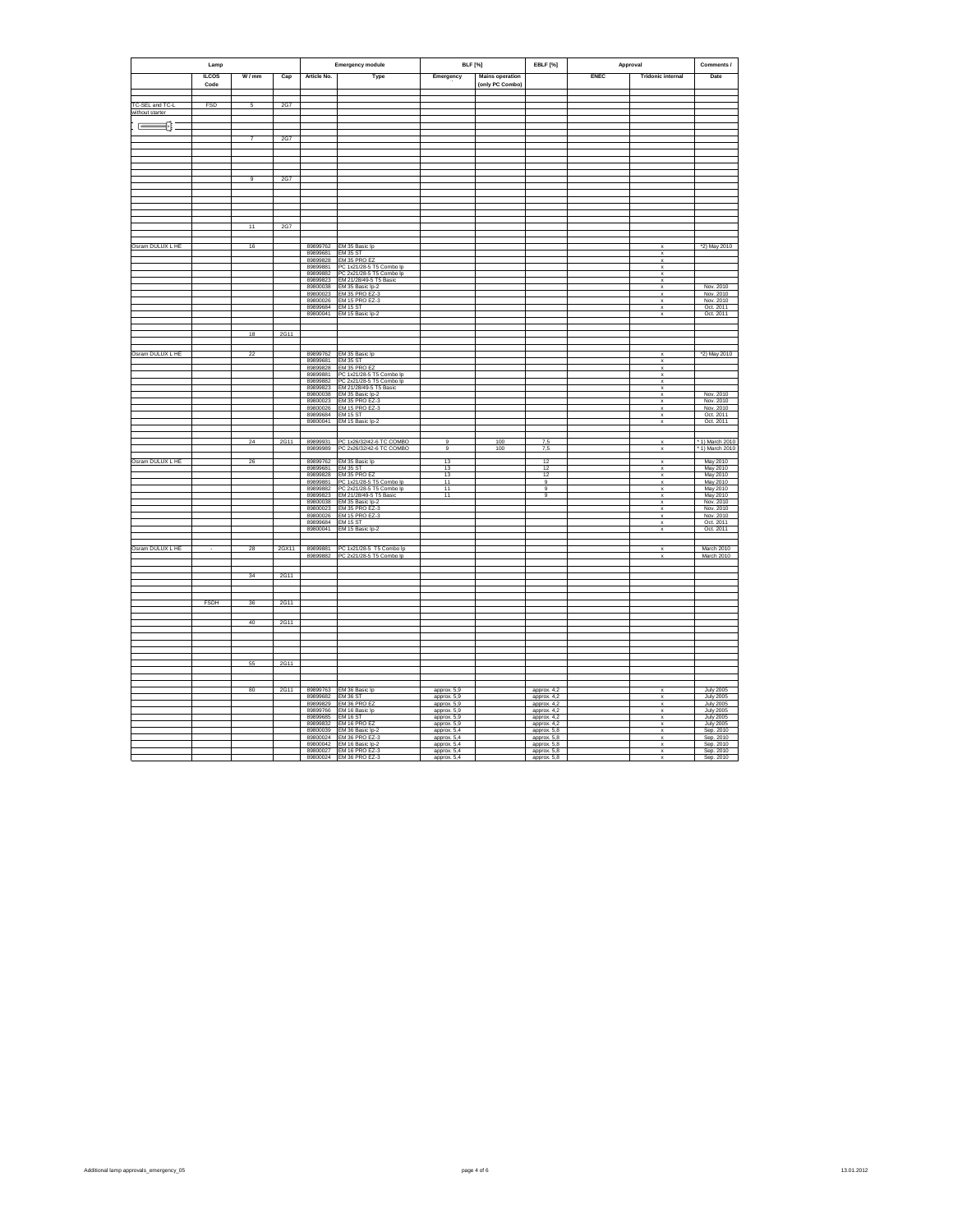|                                    | Lamp         |                 |                         |                      |                                                                                                                                                                                                                   |                     |                        | EBLF [%]            | Approval |                                | Comments /                                                                 |
|------------------------------------|--------------|-----------------|-------------------------|----------------------|-------------------------------------------------------------------------------------------------------------------------------------------------------------------------------------------------------------------|---------------------|------------------------|---------------------|----------|--------------------------------|----------------------------------------------------------------------------|
|                                    |              |                 | <b>Emergency module</b> |                      | <b>BLF</b> [%]                                                                                                                                                                                                    |                     |                        |                     |          |                                |                                                                            |
|                                    | <b>ILCOS</b> | W/mm            | Cap                     | Article No.          | Type                                                                                                                                                                                                              | Emergency           | <b>Mains operation</b> |                     | ENEC     | <b>Tridonic internal</b>       | Date                                                                       |
|                                    | Code         |                 |                         |                      |                                                                                                                                                                                                                   |                     | (only PC Combo)        |                     |          |                                |                                                                            |
|                                    |              |                 |                         |                      |                                                                                                                                                                                                                   |                     |                        |                     |          |                                |                                                                            |
| TC-DEL<br>without starter          | FSQ          | 10              | G24q-1                  |                      |                                                                                                                                                                                                                   |                     |                        |                     |          |                                |                                                                            |
|                                    |              |                 |                         |                      |                                                                                                                                                                                                                   |                     |                        |                     |          |                                |                                                                            |
| $\equiv$ p                         |              |                 |                         |                      |                                                                                                                                                                                                                   |                     |                        |                     |          |                                |                                                                            |
|                                    |              |                 |                         |                      |                                                                                                                                                                                                                   |                     |                        |                     |          |                                |                                                                            |
|                                    |              |                 |                         |                      |                                                                                                                                                                                                                   |                     |                        |                     |          |                                |                                                                            |
|                                    |              |                 |                         |                      |                                                                                                                                                                                                                   |                     |                        |                     |          |                                |                                                                            |
|                                    |              |                 |                         |                      |                                                                                                                                                                                                                   |                     |                        |                     |          |                                |                                                                            |
|                                    |              |                 |                         |                      |                                                                                                                                                                                                                   |                     |                        |                     |          |                                |                                                                            |
|                                    |              | 13              | G24q-1                  |                      |                                                                                                                                                                                                                   |                     |                        |                     |          |                                |                                                                            |
|                                    |              |                 |                         |                      |                                                                                                                                                                                                                   |                     |                        |                     |          |                                |                                                                            |
|                                    |              |                 |                         |                      |                                                                                                                                                                                                                   |                     |                        |                     |          |                                |                                                                            |
|                                    |              |                 |                         |                      |                                                                                                                                                                                                                   |                     |                        |                     |          |                                |                                                                            |
|                                    |              |                 |                         |                      |                                                                                                                                                                                                                   |                     |                        |                     |          |                                |                                                                            |
|                                    |              | 18              | $G24q-2$                |                      |                                                                                                                                                                                                                   |                     |                        |                     |          |                                |                                                                            |
|                                    |              |                 |                         |                      |                                                                                                                                                                                                                   |                     |                        |                     |          |                                |                                                                            |
|                                    |              |                 |                         |                      |                                                                                                                                                                                                                   |                     |                        |                     |          |                                |                                                                            |
|                                    |              |                 |                         |                      |                                                                                                                                                                                                                   |                     |                        |                     |          |                                |                                                                            |
|                                    |              | 26              |                         |                      |                                                                                                                                                                                                                   |                     |                        |                     |          |                                |                                                                            |
|                                    |              |                 | $G24q-3$                |                      |                                                                                                                                                                                                                   |                     |                        |                     |          |                                |                                                                            |
|                                    |              |                 |                         |                      |                                                                                                                                                                                                                   |                     |                        |                     |          |                                |                                                                            |
|                                    |              |                 |                         |                      |                                                                                                                                                                                                                   |                     |                        |                     |          |                                |                                                                            |
|                                    |              |                 |                         |                      |                                                                                                                                                                                                                   |                     |                        |                     |          |                                |                                                                            |
|                                    |              |                 |                         |                      |                                                                                                                                                                                                                   |                     |                        |                     |          |                                |                                                                            |
| TC-TEL                             | FSM          |                 |                         |                      |                                                                                                                                                                                                                   |                     |                        |                     |          |                                |                                                                            |
| without starter                    |              |                 |                         |                      |                                                                                                                                                                                                                   |                     |                        |                     |          |                                |                                                                            |
|                                    |              |                 |                         |                      |                                                                                                                                                                                                                   |                     |                        |                     |          |                                |                                                                            |
| æþ                                 |              |                 |                         |                      |                                                                                                                                                                                                                   |                     |                        |                     |          |                                |                                                                            |
|                                    |              |                 |                         |                      |                                                                                                                                                                                                                   |                     |                        |                     |          |                                |                                                                            |
| Osram DULUX T/E                    |              | 11              |                         | 89899680             | GRI4q-I 89899761 EM 34 Basic Ip<br>EM 34 ST                                                                                                                                                                       |                     |                        |                     |          |                                | Jan. 2010<br>Jan. 2010                                                     |
|                                    |              |                 |                         | 89899827             | EM 34 PRO EZ                                                                                                                                                                                                      |                     |                        |                     |          |                                | Jan. 2010<br>Jan. 2010                                                     |
|                                    |              |                 |                         | 89818557             |                                                                                                                                                                                                                   |                     |                        |                     |          | $\boldsymbol{\mathsf{x}}$      |                                                                            |
|                                    |              |                 |                         |                      | 89800037 EM 34 Basic Ip-2<br>89800022 EM 34 PRO EZ-3                                                                                                                                                              |                     |                        |                     |          | $\mathbf x$                    | Nov. 2010<br>Nov. 2010                                                     |
|                                    |              |                 |                         |                      | 89899683 EM 14 ST<br>89800040 EM 14 Basic Ip-2                                                                                                                                                                    |                     |                        |                     |          | $\frac{x}{x}$                  | Oct. 2011<br>Oct. 2011                                                     |
|                                    |              |                 |                         | 89800025             | EM 14 PRO EZ-3                                                                                                                                                                                                    |                     |                        |                     |          | X                              | Oct. 2011                                                                  |
|                                    |              |                 |                         |                      |                                                                                                                                                                                                                   |                     |                        |                     |          |                                |                                                                            |
|                                    |              | 13              | GX24q-1                 |                      |                                                                                                                                                                                                                   |                     |                        |                     |          |                                |                                                                            |
|                                    |              |                 |                         |                      |                                                                                                                                                                                                                   |                     |                        |                     |          |                                |                                                                            |
| Philips                            |              | $\overline{14}$ |                         |                      | GRI4q-I 89899761 EM 34 Basic Ip                                                                                                                                                                                   | 22                  |                        | 19.8                |          | $\overline{\mathbf{x}}$        | Jan. 2010                                                                  |
| MASTER PL-R ECO<br>Osram DULUX T/E |              |                 |                         |                      | 89899761 EM 34 Basic Ip<br>89899680 EM 34 ST<br>89899827 EM 34 PRO EZ<br>89800001 EM 36C Basic Ip-2<br>89800022 EM 34 PRO EZ-3<br>89800022 EM 34 PRO EZ-3<br>898096833 EM 14 PRO EZ-3<br>898096833 EM 14 BT-11-11 | $\frac{22}{22}$     |                        | 19,8<br>19,8        |          | $\mathbf x$<br>X               | Jan. 2010<br>Jan. 2010<br>Jan. 2010<br>Jan. 2010<br>Nov. 2010<br>Nov. 2010 |
|                                    |              |                 |                         |                      |                                                                                                                                                                                                                   | 18                  |                        | 16,2                |          | $\mathsf x$                    |                                                                            |
|                                    |              |                 |                         |                      |                                                                                                                                                                                                                   |                     |                        |                     |          | v                              |                                                                            |
|                                    |              |                 |                         |                      |                                                                                                                                                                                                                   |                     |                        |                     |          | $\mathbf x$<br>X               |                                                                            |
|                                    |              |                 |                         |                      |                                                                                                                                                                                                                   |                     |                        |                     |          | $\boldsymbol{\mathsf{x}}$      | Oct. 2011                                                                  |
|                                    |              |                 |                         |                      | 89800040 EM 14 Basic lp-2                                                                                                                                                                                         |                     |                        |                     |          | $\boldsymbol{\mathsf{x}}$      | Oct. 2011                                                                  |
|                                    |              |                 |                         |                      |                                                                                                                                                                                                                   |                     |                        |                     |          |                                |                                                                            |
| Philips<br>MASTER PL-R ECO         |              | $\overline{17}$ | G24q-2                  | 89899761<br>89899680 | EM 34 Basic Ip<br>EM 34 ST<br>EM 34 PRO EZ<br>EM 35C Basic                                                                                                                                                        | 15.5                |                        | 141                 |          | $\overline{\mathbf{x}}$        | Jan. 2010                                                                  |
| Osram DULUX T/E                    |              |                 |                         | 89899827             |                                                                                                                                                                                                                   | $\frac{15.5}{15.5}$ |                        | 14,1                |          | $\boldsymbol{\mathsf{x}}$<br>x | Jan. 2010<br>Jan. 2010                                                     |
|                                    |              |                 |                         | 89800001             |                                                                                                                                                                                                                   | 18                  |                        | $\frac{14.1}{15.7}$ |          | $\boldsymbol{\mathsf{x}}$      | Jan. 2010                                                                  |
|                                    |              |                 |                         | 89800037             | EM 34 Basic lp-2                                                                                                                                                                                                  |                     |                        |                     |          | x<br>$\mathbf{x}$              | Nov. 2010<br>Nov. 2010                                                     |
|                                    |              |                 |                         |                      | 89800022 EM 34 PRO EZ-3<br>89800025 EM 14 PRO EZ-3                                                                                                                                                                |                     |                        |                     |          | x                              | Nov. 2010                                                                  |
|                                    |              |                 |                         |                      | 89899683 EM 14 ST<br>89800040 EM 14 Basic Ip-2                                                                                                                                                                    |                     |                        |                     |          | $\boldsymbol{\mathbf{x}}$      | Oct. 2011<br>Oct. 2011                                                     |
|                                    |              |                 |                         |                      |                                                                                                                                                                                                                   |                     |                        |                     |          | $\boldsymbol{\mathsf{x}}$      |                                                                            |
|                                    |              |                 |                         |                      |                                                                                                                                                                                                                   |                     |                        |                     |          |                                |                                                                            |
|                                    |              | 18              | GX24q-2                 |                      |                                                                                                                                                                                                                   |                     |                        |                     |          |                                |                                                                            |
|                                    |              |                 |                         |                      |                                                                                                                                                                                                                   |                     |                        |                     |          |                                |                                                                            |
|                                    |              |                 |                         |                      |                                                                                                                                                                                                                   |                     |                        |                     |          |                                |                                                                            |
|                                    |              |                 |                         |                      |                                                                                                                                                                                                                   |                     |                        |                     |          |                                |                                                                            |
|                                    |              |                 |                         |                      |                                                                                                                                                                                                                   |                     |                        |                     |          |                                |                                                                            |
|                                    |              |                 |                         |                      |                                                                                                                                                                                                                   |                     |                        |                     |          |                                |                                                                            |
|                                    |              |                 |                         |                      |                                                                                                                                                                                                                   |                     |                        |                     |          |                                |                                                                            |
|                                    |              | 26              | GX24q-3                 |                      |                                                                                                                                                                                                                   |                     |                        |                     |          |                                |                                                                            |
|                                    |              |                 |                         |                      |                                                                                                                                                                                                                   |                     |                        |                     |          |                                |                                                                            |
|                                    |              |                 |                         |                      |                                                                                                                                                                                                                   |                     |                        |                     |          |                                |                                                                            |
|                                    |              |                 |                         |                      |                                                                                                                                                                                                                   |                     |                        |                     |          |                                |                                                                            |
|                                    |              |                 |                         |                      |                                                                                                                                                                                                                   |                     |                        |                     |          |                                |                                                                            |
|                                    | FSMH         | 32              | 2GX24q-3                |                      |                                                                                                                                                                                                                   |                     |                        |                     |          |                                |                                                                            |
|                                    |              |                 |                         |                      |                                                                                                                                                                                                                   |                     |                        |                     |          |                                |                                                                            |
|                                    |              |                 |                         |                      |                                                                                                                                                                                                                   |                     |                        |                     |          |                                |                                                                            |
|                                    |              |                 |                         |                      |                                                                                                                                                                                                                   |                     |                        |                     |          |                                |                                                                            |
|                                    |              |                 |                         |                      |                                                                                                                                                                                                                   |                     |                        |                     |          |                                |                                                                            |
|                                    |              | 42              | 2GX24q-4                |                      |                                                                                                                                                                                                                   |                     |                        |                     |          |                                |                                                                            |
|                                    |              |                 |                         |                      |                                                                                                                                                                                                                   |                     |                        |                     |          |                                |                                                                            |
|                                    |              |                 |                         |                      |                                                                                                                                                                                                                   |                     |                        |                     |          |                                |                                                                            |
|                                    |              |                 |                         |                      |                                                                                                                                                                                                                   |                     |                        |                     |          |                                |                                                                            |
|                                    |              | 57              | 2GX24q-5                |                      |                                                                                                                                                                                                                   |                     |                        |                     |          |                                |                                                                            |
|                                    |              |                 |                         |                      |                                                                                                                                                                                                                   |                     |                        |                     |          |                                |                                                                            |
|                                    |              | 70              | 2GX24q-6                |                      |                                                                                                                                                                                                                   |                     |                        |                     |          |                                |                                                                            |
|                                    |              |                 |                         |                      |                                                                                                                                                                                                                   |                     |                        |                     |          |                                |                                                                            |
|                                    |              |                 |                         |                      |                                                                                                                                                                                                                   |                     |                        |                     |          |                                |                                                                            |